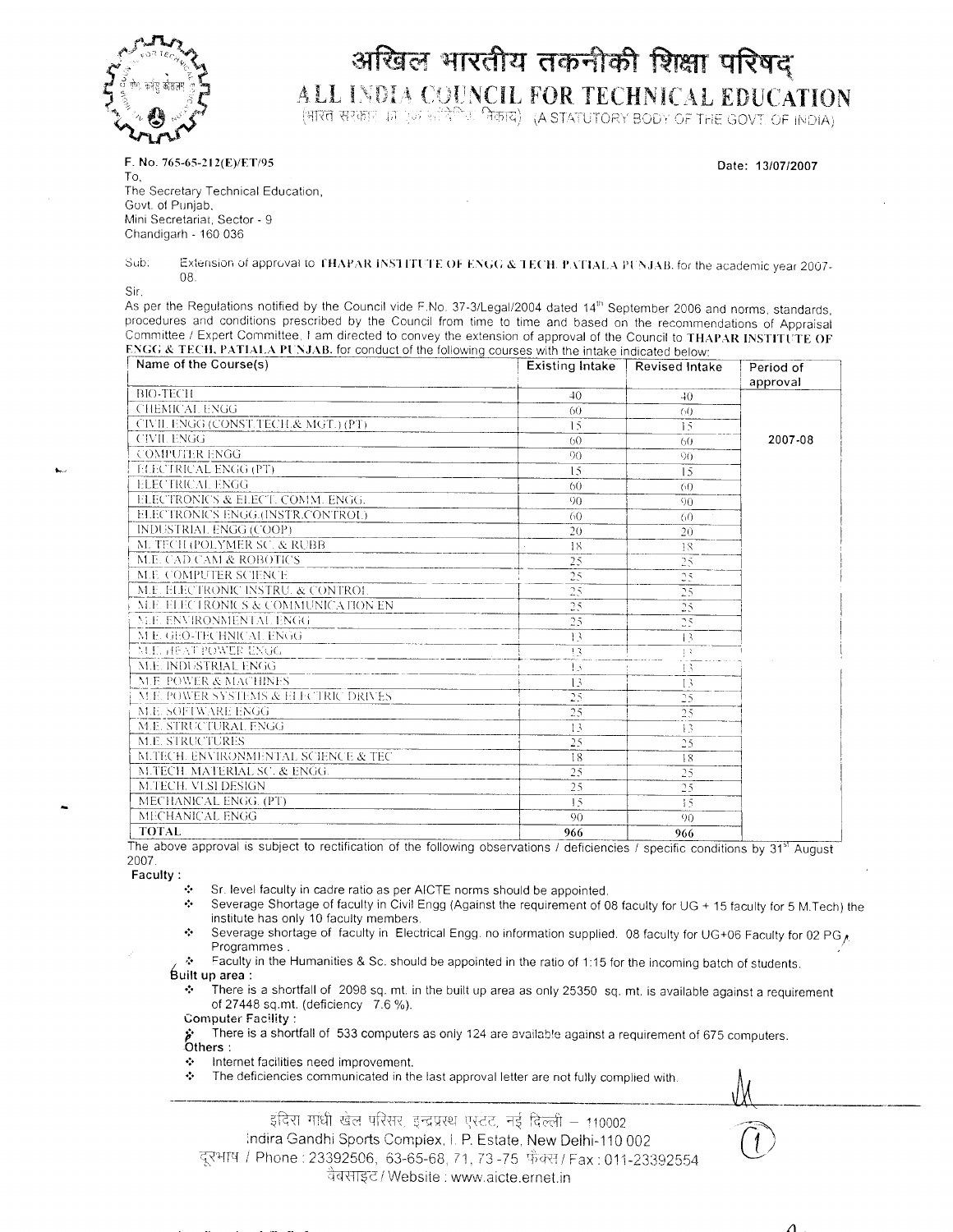## *Note: The mandatory disclosure in prescribed format is required to be hosted on the website as per directions in the AICTE website failing which, action would be initiated as per the rules and regulations of the AICTE including No* Admission / Withdrawal of approval.

The institution is required to submit two copies of the Compliance Report, indicating the rectification mandatory disclosure and details of faculty recruited for each course in the prescribed format (available at AICTE Website<br>WWW.aicte.grnet.in) to the concerned Regional Office latest by 31<sup>st</sup> August 2007 for consideration mandatory disclosure and details of faculty recruited for each coupling. Indicating the rectific 2007-08

The Compliance Report must be accompanied with a processing fee of Rs. 40,000/- in the form of demand draft in the favour of Monder Secretary, AICTE, payable at New Delhi. In the absence of processing fee the Compliance Report will not be . n .- ,':.ned. F .ollowing the Compliance report, the Council would verify the status in respect of rectification of deficiencies through surprise random inspection without any prior notice.

The above approval if granted after rectification of deficiencies would be subject to the fulfillment of the following general conditions:

- 1 That the management shall provide adequate funds for development of land and for providing related infrastructural, instructional and other facilities as per norms and standards laid down by the Council from time to time and for meeting recurring expenditure.
- $2 (a)$  That the admission shall be made only after adequate infrastructure and all other facilities are provided as per norms and guidelines of the AICTE,
	- ib) That the admissions shall be made in accordance with the regulations notified by the Council from time to time.
	- (o That the curriculum of the course, the procedure for evaluation/ assessment of students shall be in accordance with the norms prescribed by the AICTE.
	- IG: That the Institution shall not allow closure of the Institution or discontinuation of the course(s) or start any new course(s) or alter intake capacity of seats without the prior approval of the Council.
	- **(a)** That no excess admission shall be made by the Institution over and above the approved  **intake under any circumstances. In case any excess admission is reported to the Council appropriate penal action including withdrawal of approval shall be initiated aqainst the Institution**
	- **(0 That the institutions shall not have any.collaborative arrangements with any Indian and/ or Foreign Universities for conduct of technical courses other than those approved by AICTE without obtaining prior approval from AICTE. In case any violation is reported to the Council, appropriate penal action including withdrawal ofapproval shall be initiated aqainst the Institution**
	- **(()) That the Institution shall not conduct any course(s) in the field of technical education in the same premises/ campus and / or in the name of the Institution without prior permission/ approval of AICTE. In case any violation is reported to the Council, appropriate penal action including withdrawal ofapproval shall be initiated against the Institution**
	- **(h) The institution shall not conduct any non-technical course(s) in the same premises/ campus under any circumstances. In case any violation is reported to the Council, appropriate penal action including withdrawal of approval shall be initiated against the Institution**

contd.. 3/-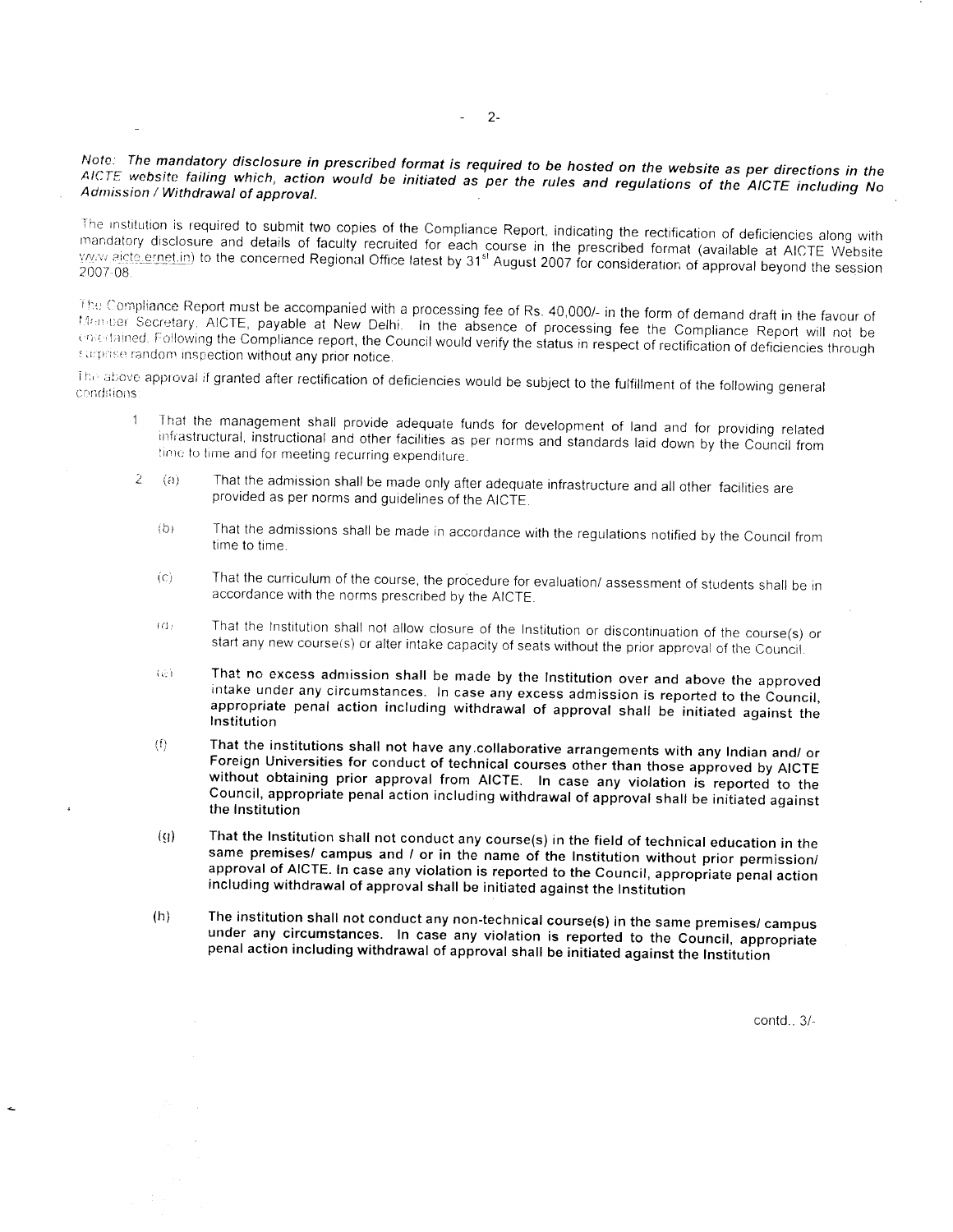- **3 That the institution shall operate only from the approved location, and that the institution shall not open any** off campus study centers/ extension centers directly or in collaboration with any other institution/ university/  **organization for the purpose of imparting technical education without obtaining prior approval from the** AICTE.
- 4 That the tuition and other fees shall be charged as prescribed by the Competent Authority within the overall criteria prescribed by the Council from time to time. No capitation fee shall be charged from the students/ quardians of students in any form,
- **6** That the accounts of the Institution shall be audited annually by a certified Chartered Accountant and shall be open for inspection by the Council or any body or persons authorized by it.
- **6 It'.at the Director/ Principal and the teaching and other staff shall be selected according to procedures, qi'al'fic-itions and experience prescribed by the Council from time to time and pay scales are as per the** norms prescribed by the Council from time to time.
- $7 \langle a \rangle$  That the institution shall furnish requisite returns and reports as desired by AICTE in order to ensure proper maintenance of administrative and academic standards.
	- $\langle \cdot \rangle$ . That the technical institution shall publish an information booklet before commencement of the academic year giving details regarding the institution and courses/ programmes being conducted and details of infrastructural facilities including faculty etc. in the form of mandatory disclosure. The information booklet may be made available to the stakeholders of the technical education on cost basis. The mandatory disclosure information shall be put on the Institution Website. The information shall be revised every year with updated information about all aspects of the institution.
	- {c. That it shall be mandatory for the technical institution to maintain a Website providing the prescribed information The Website information must be continuously updated as and when changes take place.
	- (d). That a compliance report in the prescribed format along with mandatory disclosures on fulfillment of the above conditions, shall be submitted each year by the Institution within the time limit prescribed  **by the Council from time to time i.e. 31st August 2007 for the current year.**
	- (el That if Technical Institution fails to disclose the information or suppress and/ or misrepresent the information, appropriate action could be iritiated including withdrawal of AICTE approval,
- 8 That all the laboratories, workshops etc. shall be equipped as per the syllabi of the concerned affiliated University and shall be in operational condition before making admissions.
- 9 1 That a Hbrary shall be established with adequate number of titles, books, journals (both Indian & Foreign) etc as per AICTE norms.
- 10 That a computer center with adequate number of terminals, Printers etc. shall be established as per AICTE nc'rnis,
- 11 AICTE may carry out random inspections round the year for verifying the status of the Institutions to ensure maintenance of norms and standards.
- 12 Illiat the AICTE may also conduct inspections with or without notifying the dates to verify specific complaints of m.s representation, violation of norms and standards, mal-practices etc.
- 13. That the Institution by virtue of the approval given by Council shall not automatically become claimant to any grant-in-aid form the Central or State Government.
- 14 That the Management shall strictly follow further conditions as may be specified by the Council from time to time.

 $3 -$